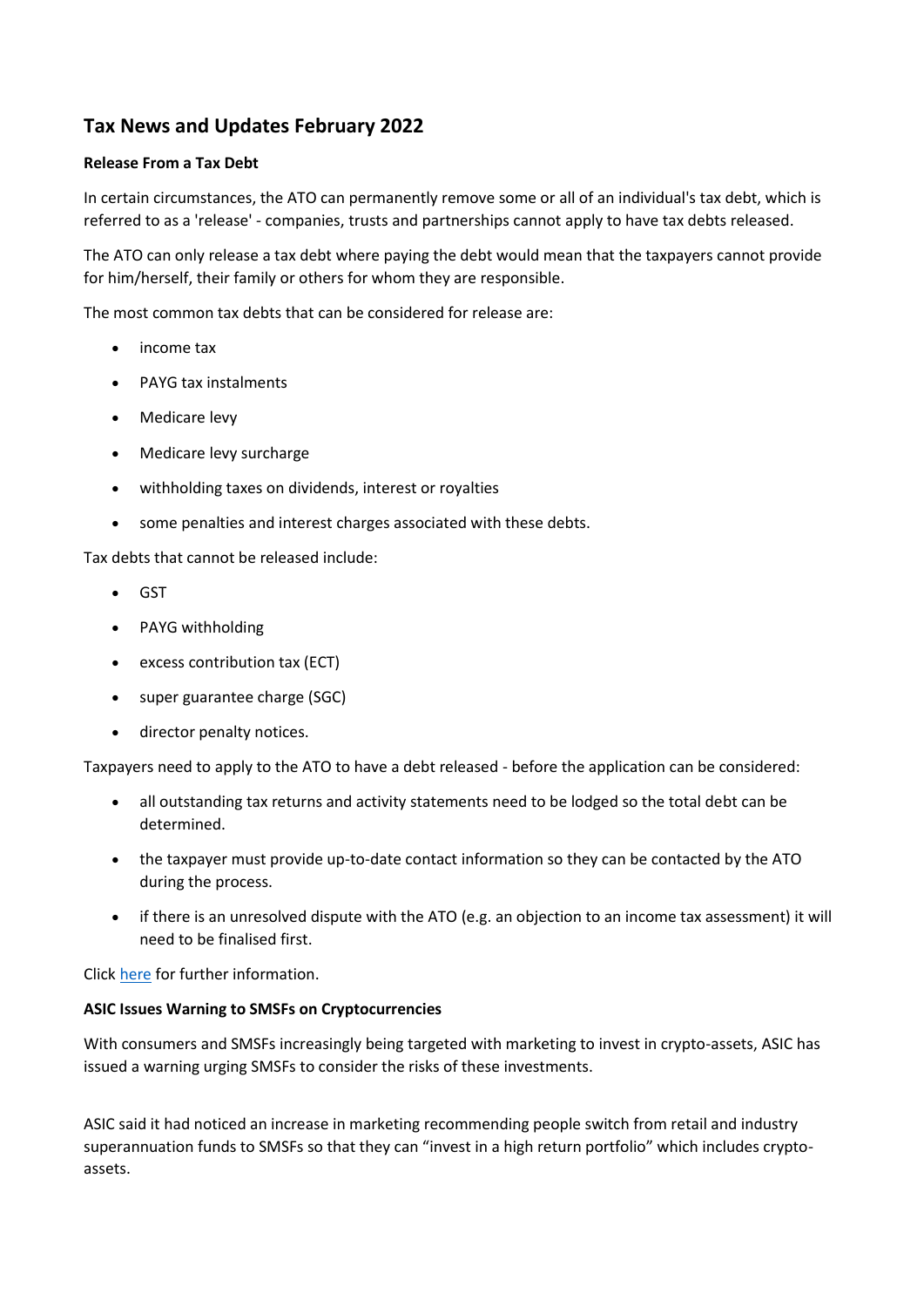ASIC also said consumers should also be wary of people "cold calling", text messaging, or emailing with a recommendation to transfer their super to an SMSF or invest in crypto-assets via their existing SMSF.

Before setting up a SMSF to invest in risky assets such as crypto, or making this type of investment in their existing SMSF, trustees should:

- seek professional advice to ensure the investment is appropriate for their circumstances.
- ensure the asset is permitted under the superannuation rules and the fund's trust deed.
- ensure the investment is made in accordance with the investment strategy.
- be able to demonstrate that the fund owns the asset.

## **Sub-Contract Plumber Deemed an Employee for Superannuation Purposes**

The Administrative Appeal Tribunal (AAT) in the case of The Trustee For Virdis Family Trust t/a Rickard Heating Pty Ltd and Commissioner of Taxation (Taxation) [2022] AATA 3, has held that a plumber was an "employee" pursuant to the extended meaning of that term in s 12(3) of the Superannuation Guarantee (Administration) Act 1992 for a person working under a contract that is wholly or principally for labour.

The brief facts were these:

- the taxpayer conducted a business selling and installing cooling and heating systems.
- it engaged a Mr Pirie under a letter of engagement which described him as a "Sub-contract plumber" for which he was paid an hourly rate for work allocated each day.
- there was no capacity to delegate the work.

The AAT affirmed the Commissioner's decision that the 'independent contractor' was an 'employee' for the purposes of compulsory superannuation guarantee. The 'contract' was principally for the labour of the 'contract plumber' and the fact he was carrying on his own business was irrelevant for superannuation guarantee purposes.

The superannuation issue arose because the plumber was engaged in his personal capacity. The outcome would have been different if he had have been engaged via a private company.

## **Value of Goods Taken from Trading Stock for Private Use by Business Owners**

The ATO has published Taxation Determination [TD 2021/8](https://www.ato.gov.au/law/view/view.htm?docid=%22TXD%2FTD20218%2FNAT%2FATO%2F00001%22&mkt_tok=OTc4LVJKQy0wMTgAAAGAv3C0bp_L28eiKg14ekJWUyili4N7r6miALTyHmBVFyK4sBKcAGbDAEaMpRUO2T5YG7rtdUAv3cI73km45cre37_vG7Y7VSFyOypV1OjEioJGyQ) outlining amounts that it will accept as estimates of the value of goods taken from trading stock for private use by taxpayers carrying on a business personally or in partnership. Such amounts are deemed to be assessable income of the taxpayer.

The industries covered by the Determination include bakery, butcher, restaurant/café, caterer, delicatessen, fruiterer/greengrocer, takeaway food shop and mixed business (incorporating milk bars, general stores and convenience stores). The Commissioner notes in the Explanation that a lesser value for goods taken from stock may be used if it can be justified and conversely, where a value of goods would be significantly greater, that value should be used.

For businesses trading as companies and trusts, FBT and Division 7A would need to be taken into account.

## **ABN Cancellation Program**

The ATO is currently reviewing Australian Business Numbers (ABNs) to identify inactive ABNs that should be cancelled. The review includes an automated process allowing businesses or individuals to advise that an